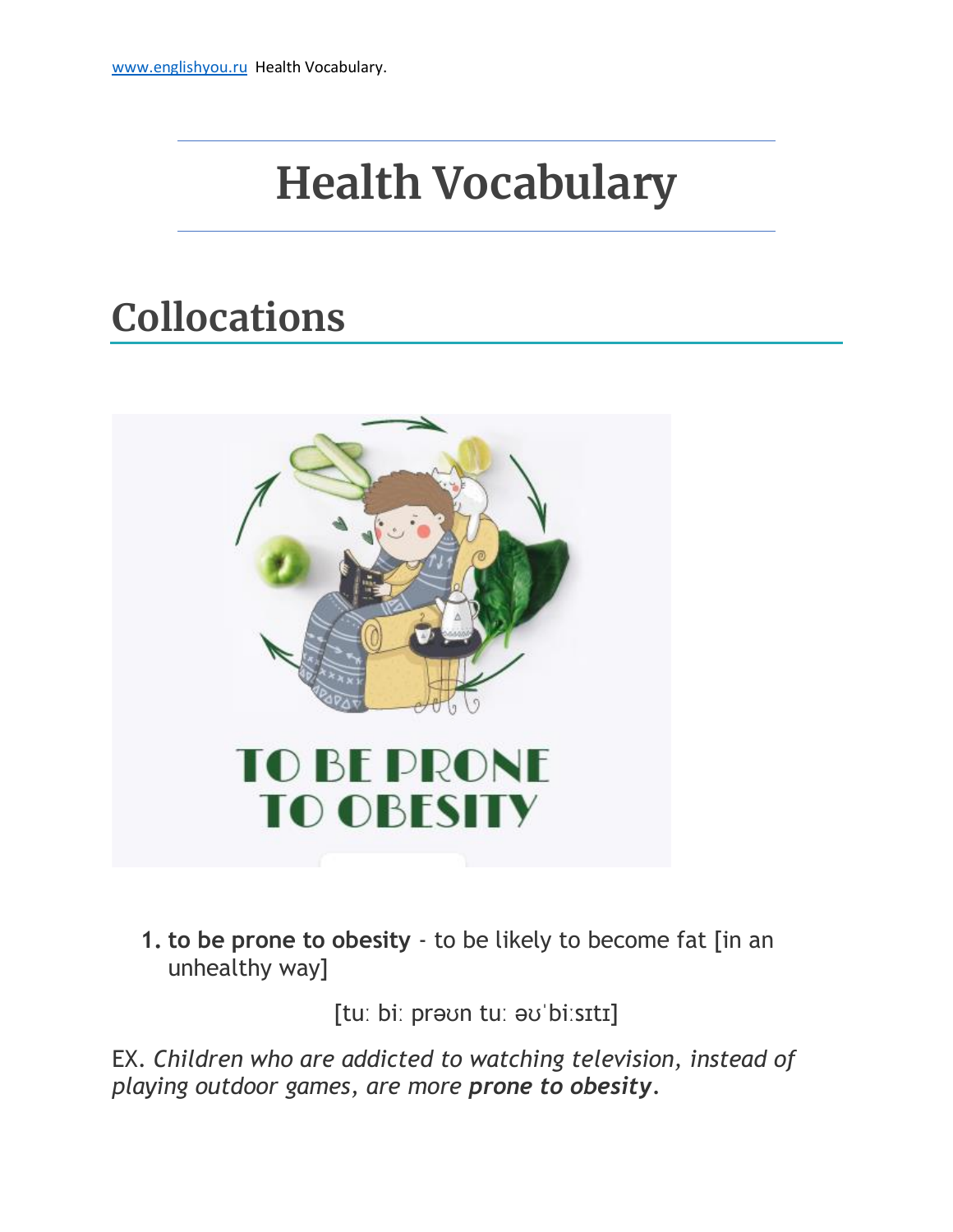

**2. eating disorders** - problems which occur when people are unhappy with their bodies, and therefore eat far too much or far too little.

[ˈiːtɪŋ dɪsˈɔːdəs]

EX: *Advertising tells women that they should have bodies like supermodel celebrities, and this sometimes leads to eating disorders such as anorexia or bulimia.*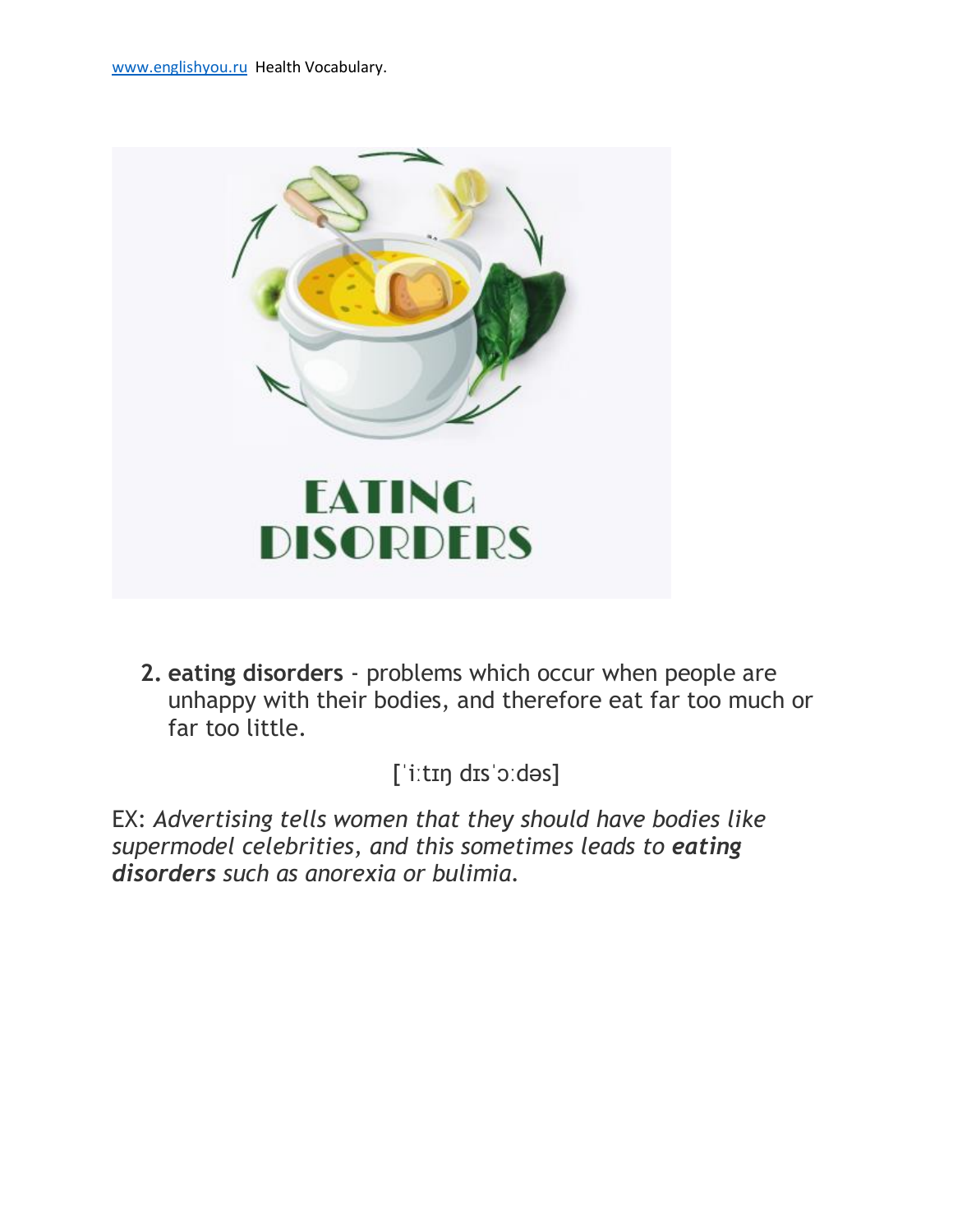

**3. safe hygiene standards** - a safe level of keeping yourself, living areas or working areas clean in order to prevent illness and disease.

[seɪf ˈhaɪʤiːn ˈstændəds]

EX: *Maintaining safe hygiene standards in hospitals, homes and workplaces is a simple and inexpensive way to combat the spread of diseases.*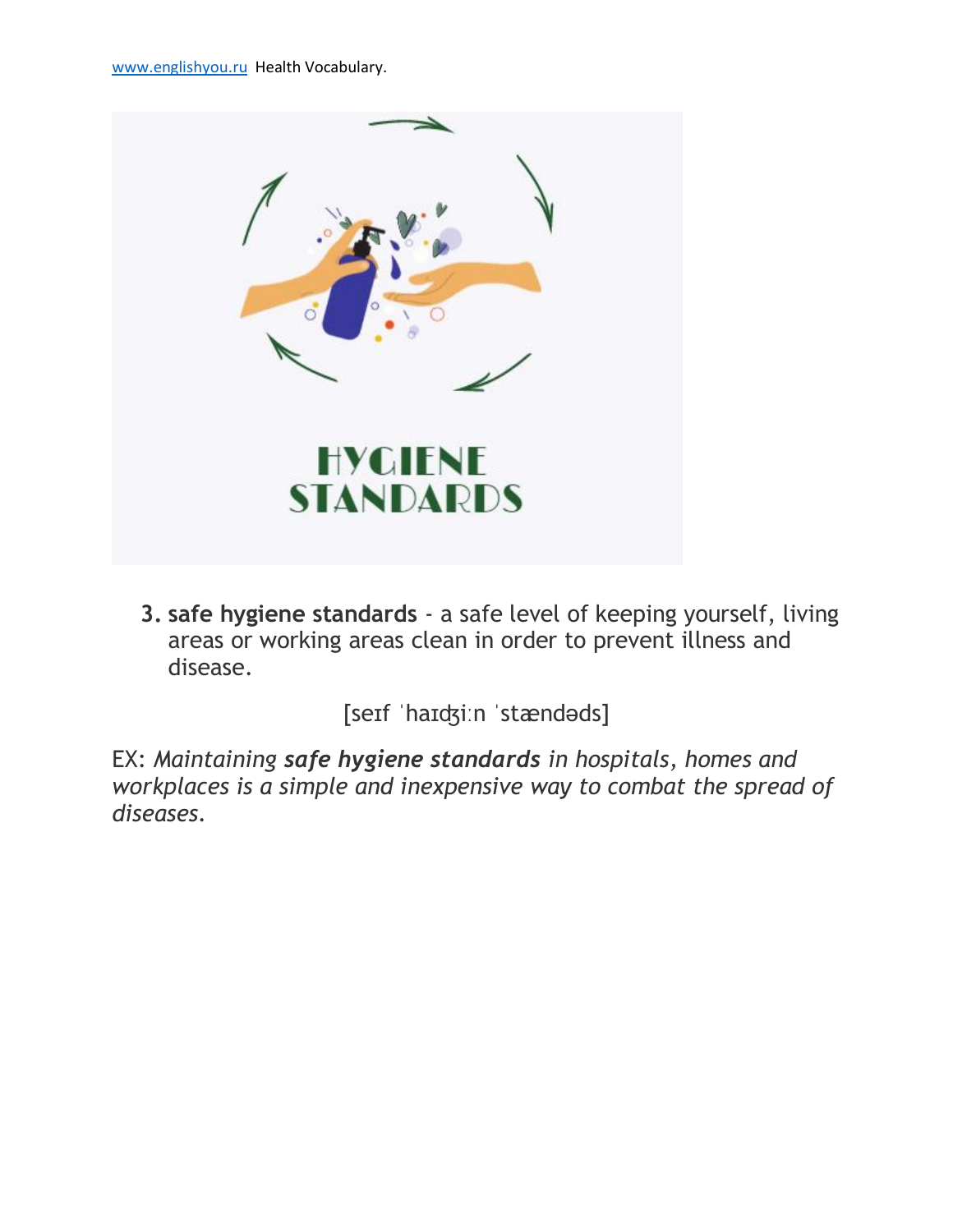

**4. to keep their teeth healthy** - to take care of their teeth by cleaning them regularly.

[tuː kiːp ðeə tiːθ ˈhelθɪ]

EX. *Advertisements encourage youngsters to brush their teeth several times a day in order to keep their teeth healthy.*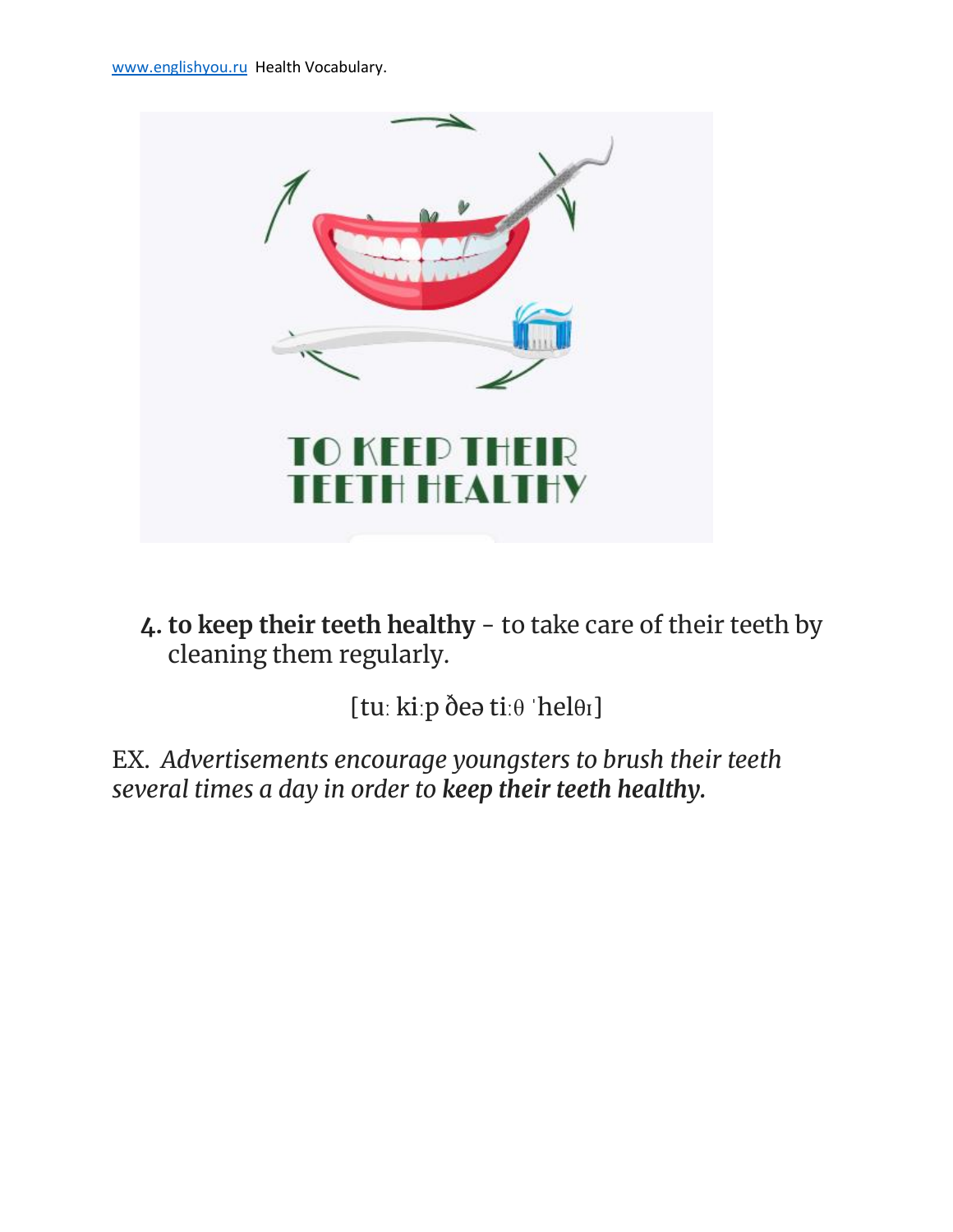

**5. sedentary lifestyle** - involving little exercise or physical activity.

[ˈsed(ə)nt(ə)rɪ ˈlaɪfstaɪl]

EX. **A sedentary lifestyle** is a major factor in health problems such asobesity and heart disease.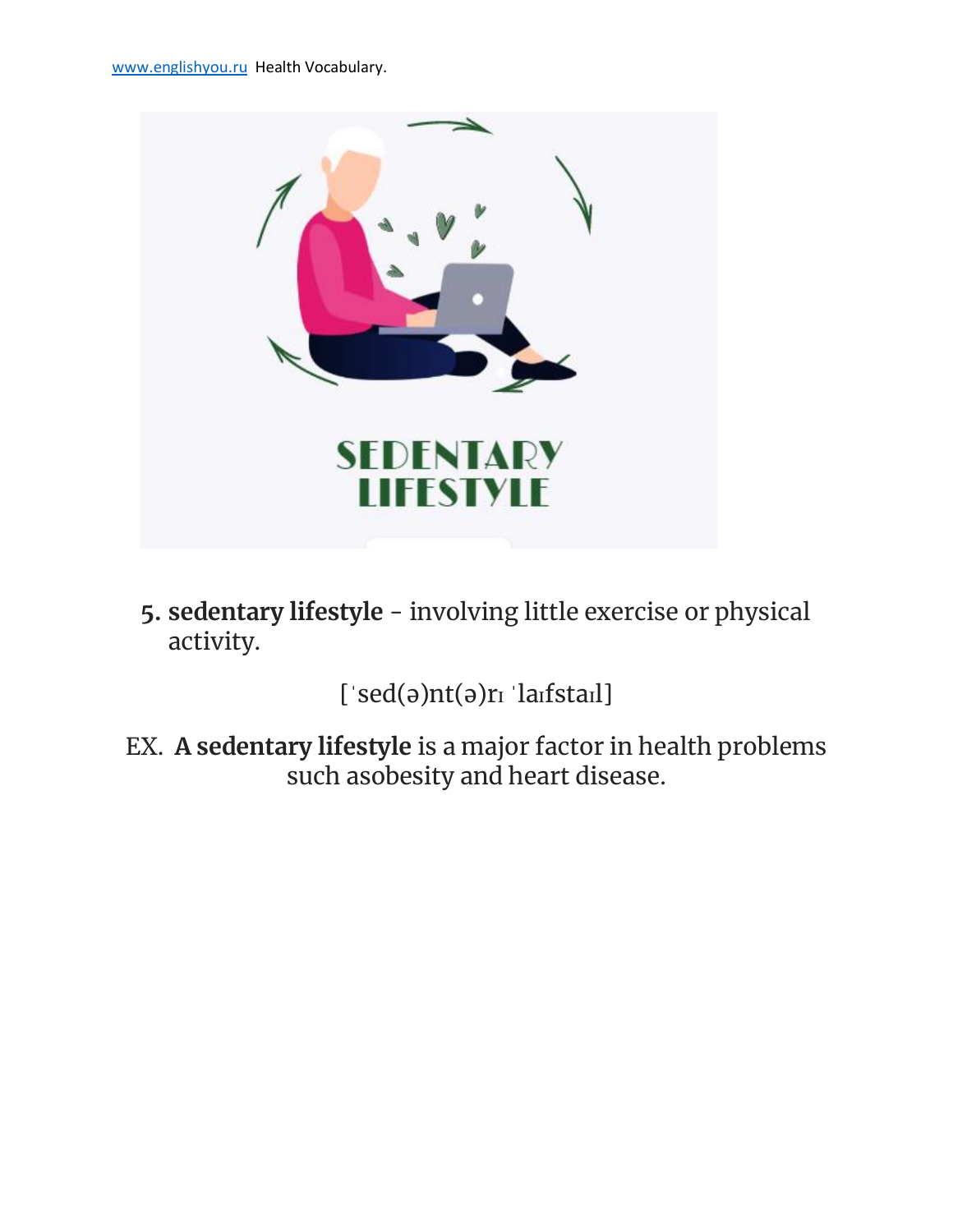

**6. healthy eating habits** - eating healthy food at regular times of the day.

[ˈhelθɪ ˈiːtɪŋ ˈhæbɪts]

EX. *Health education involves teaching people about healthy eating habits, such as regular mealtimes and eating fruit and vegetables every day.*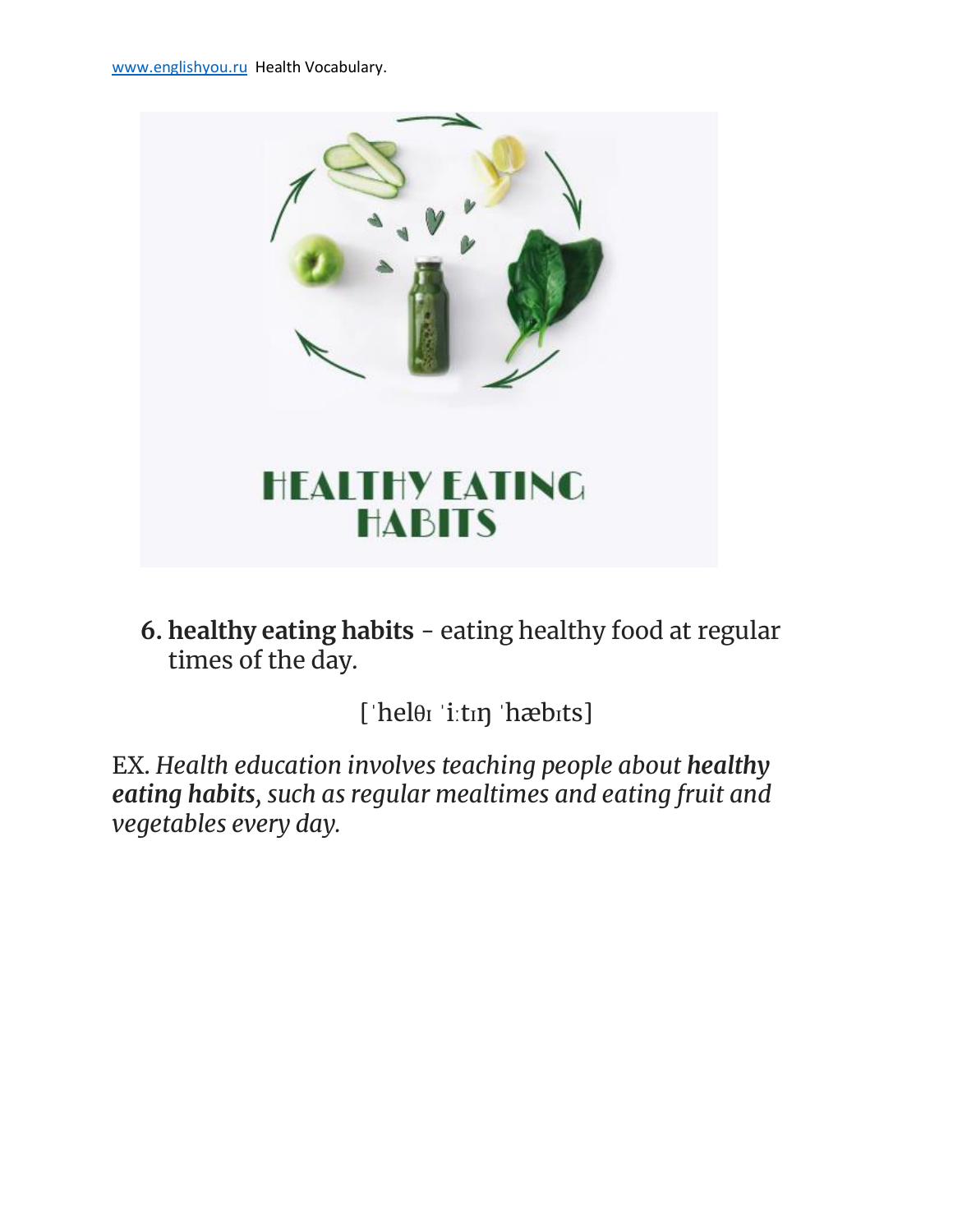

**7. to take regular exercise** - to do some physical activity on a regular basis.

[tuː teɪk ˈregjʊlə ˈeksəsaɪz]

*EX: Authorities should encourage people of all ages to take regular exercise by providing facilities in each community.*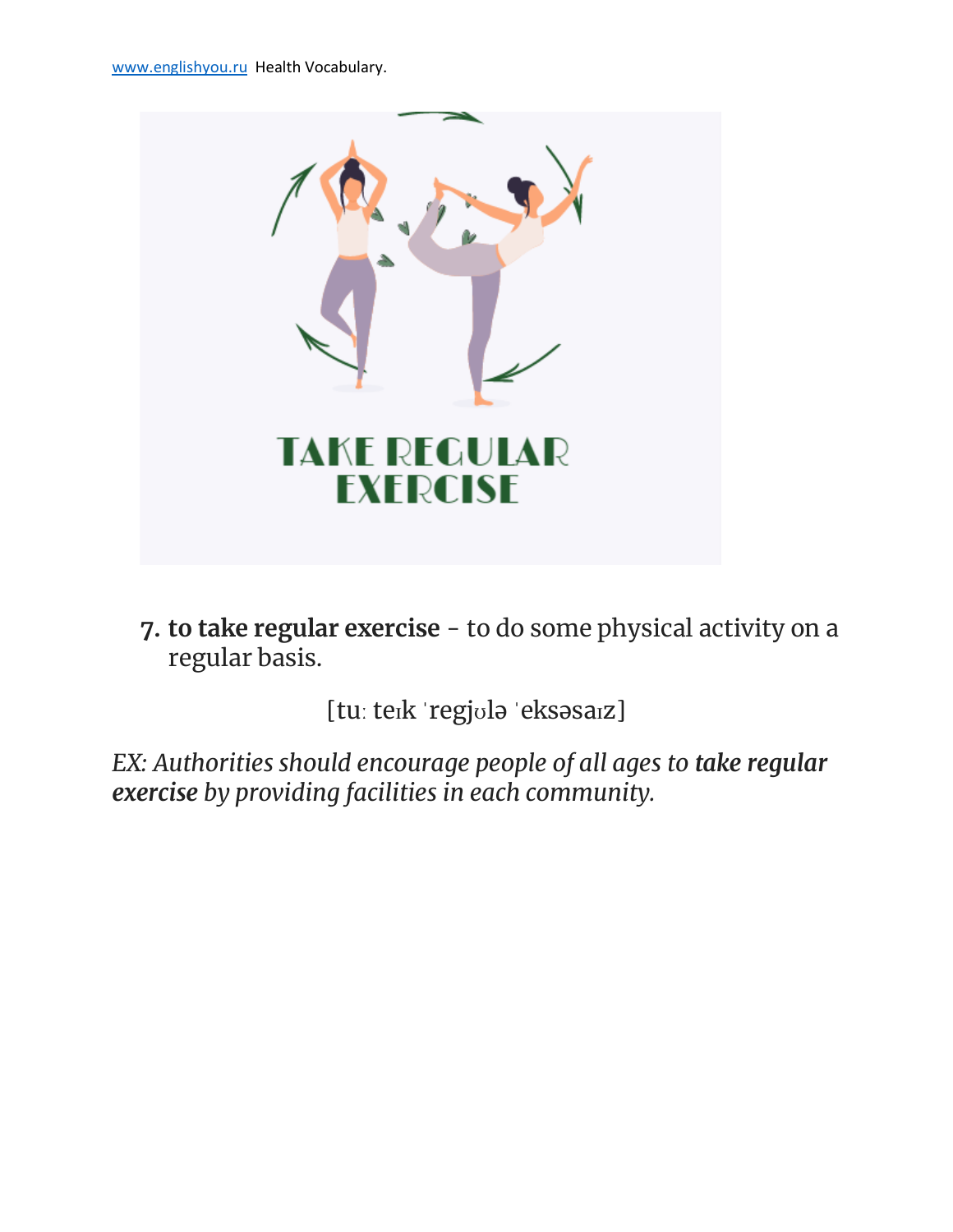

**8. the outbreak of an epidemic** - a large number of diseases occurring at the same time in a particular community.

[ðiː ˈaʊtbreɪk ɒv æn epɪˈdemɪk]

EX: *A lack of government programs for vaccination and regular health care may lead to the outbreak of an epidemic, particularly in developing countries.*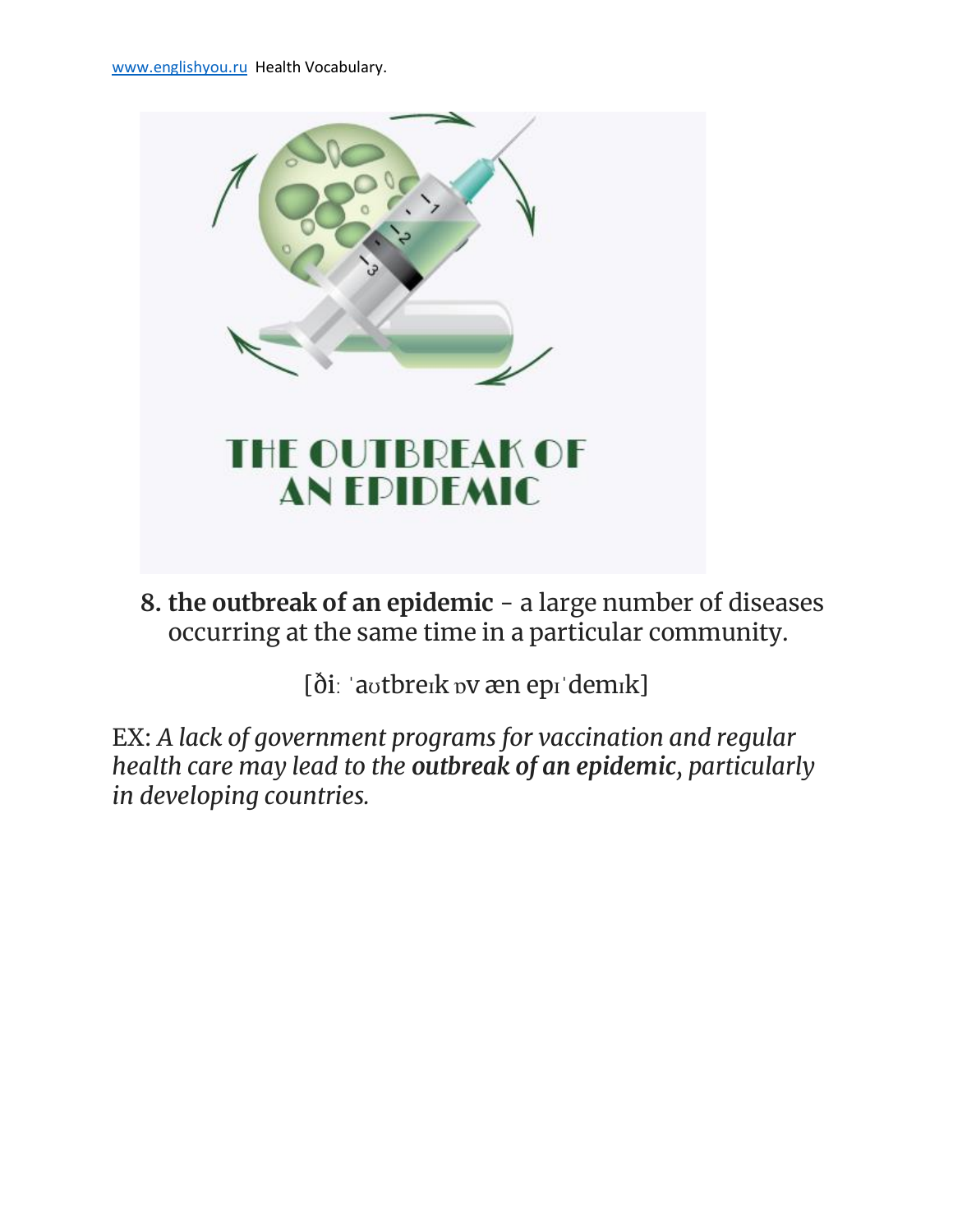

**9. a fitness regime** - a method or routine of taking regular exercise.

[ˈfɪtnɪs reɪˈʒiːm]

EX: *Even elderly people can adopt a fitness regime by taking light exercise such as walking or jogging.*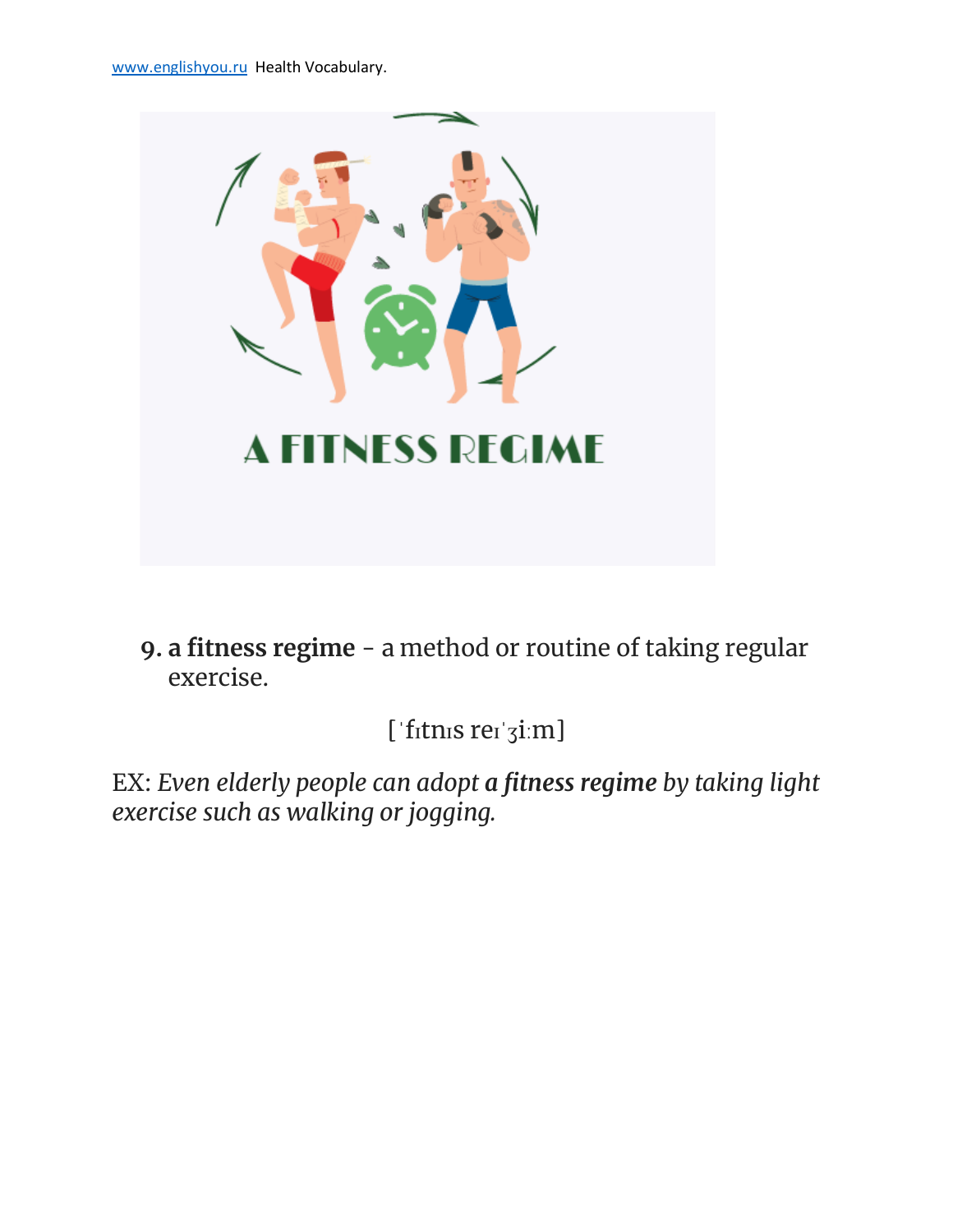

**10. preventive medicine** - practices of healthcare intended to try to stop illnesses.

[prɪˈventɪv ˈmeds(ə)n]

EX: *An emphasis on preventive medicine will result in a healthier population and reduced costs for medical treatment.*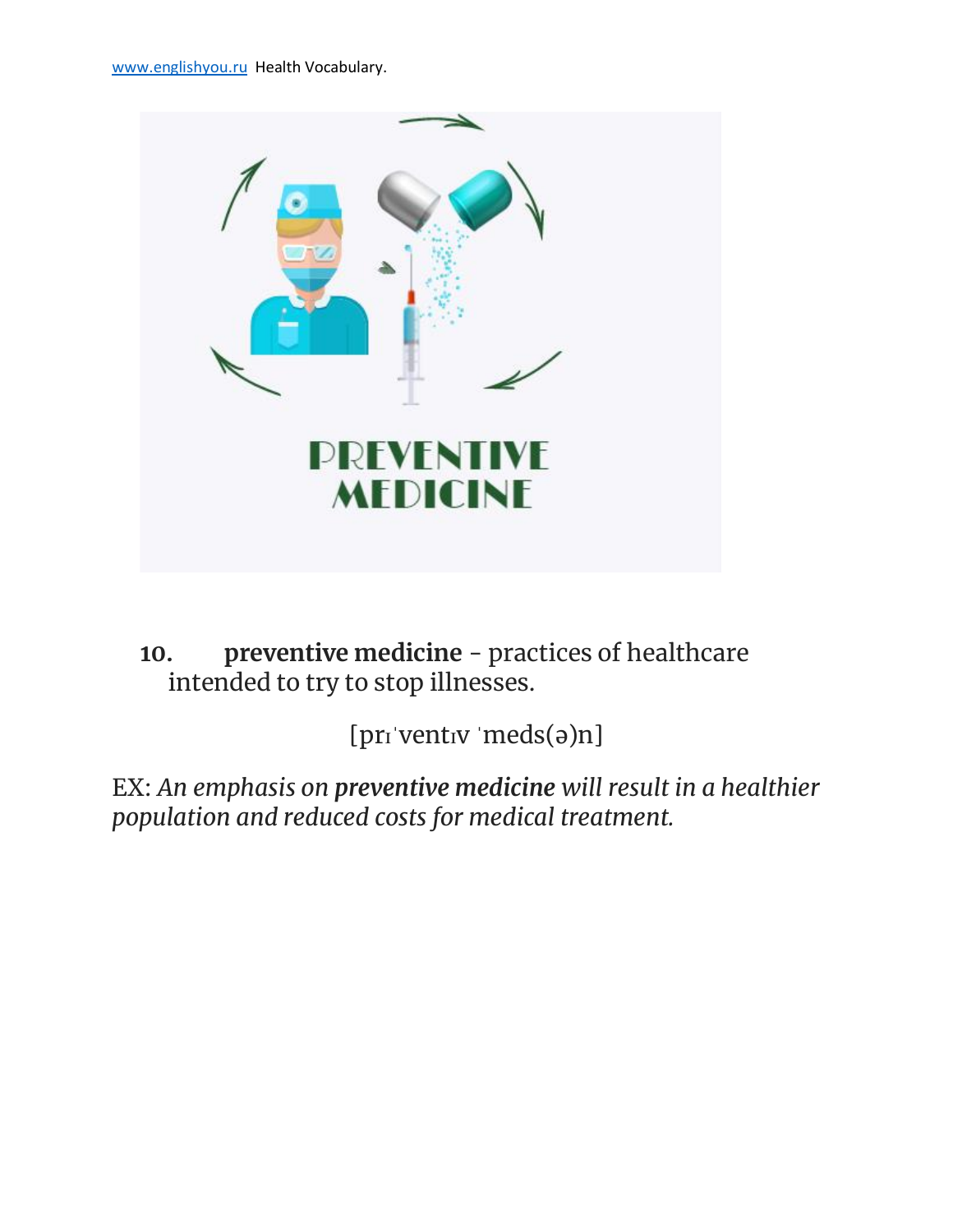

**11. alternative healthcare** - a term used by many western countries to describe more traditional types of healthcare that do not involve operations and pharmaceutical drugs.

[ɔːlˈtɜːnətɪv ˈhelθkər]

EX: *Naturopathy is a form of alternative healthcare which treats illness and diseases using natural foods, herbs and other techniques.*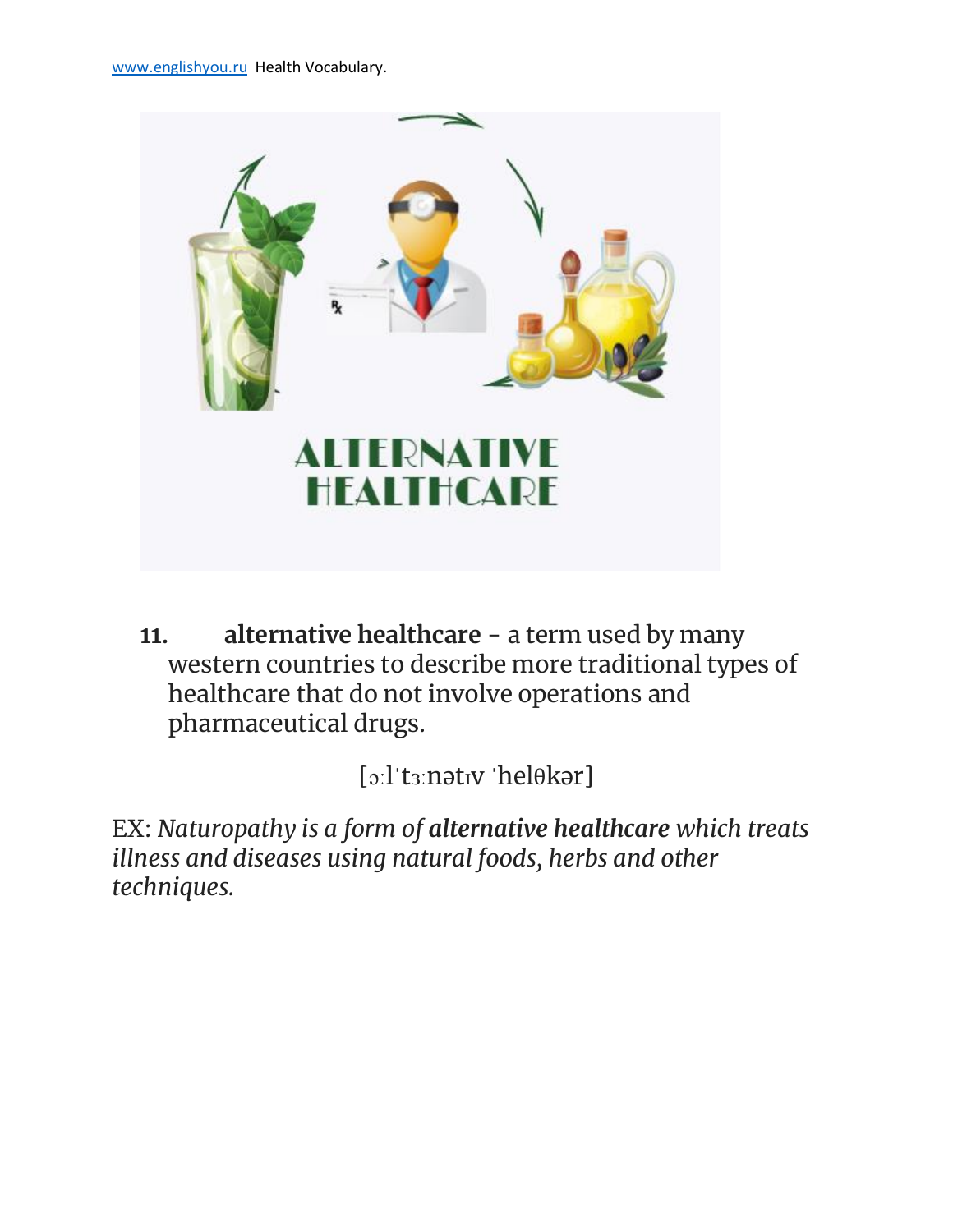

**12. public health services** - the agencies funded by the government to protect and promote the health of the population.

[ˈpʌblɪk helθ ˈsɜːvɪsɪz]

EX: *I would argue that funding for public health services should be the main priority of all governments.*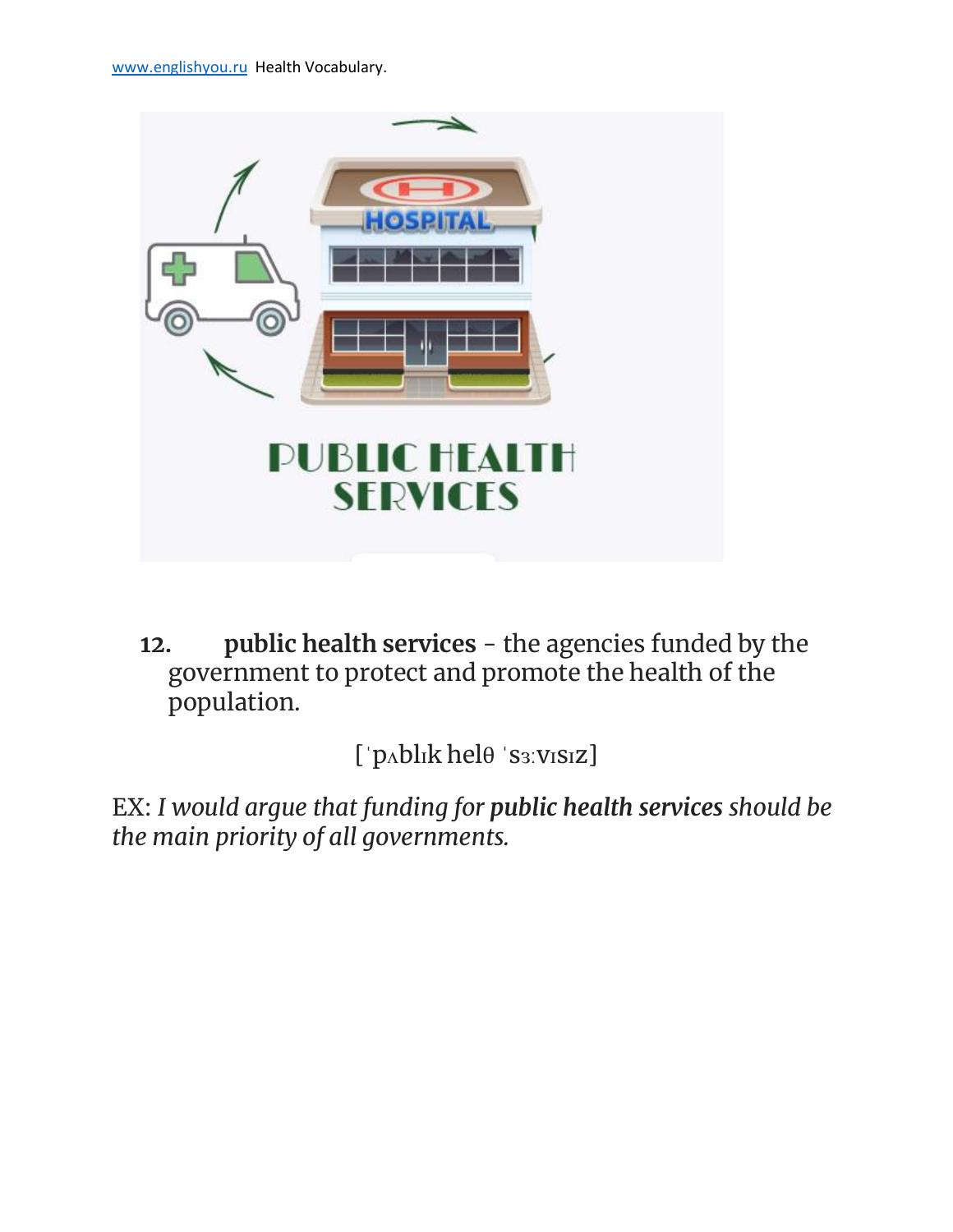

**13. primary health care** - the medical treatment that you receive first when you are sick or ill, for example from your doctor or local clinic.

[ˈpraɪmərɪ helθ keə]

EX: D*eveloping countries must allocate resources to establish primary health care clinics in rural areas and overcrowded city districts.*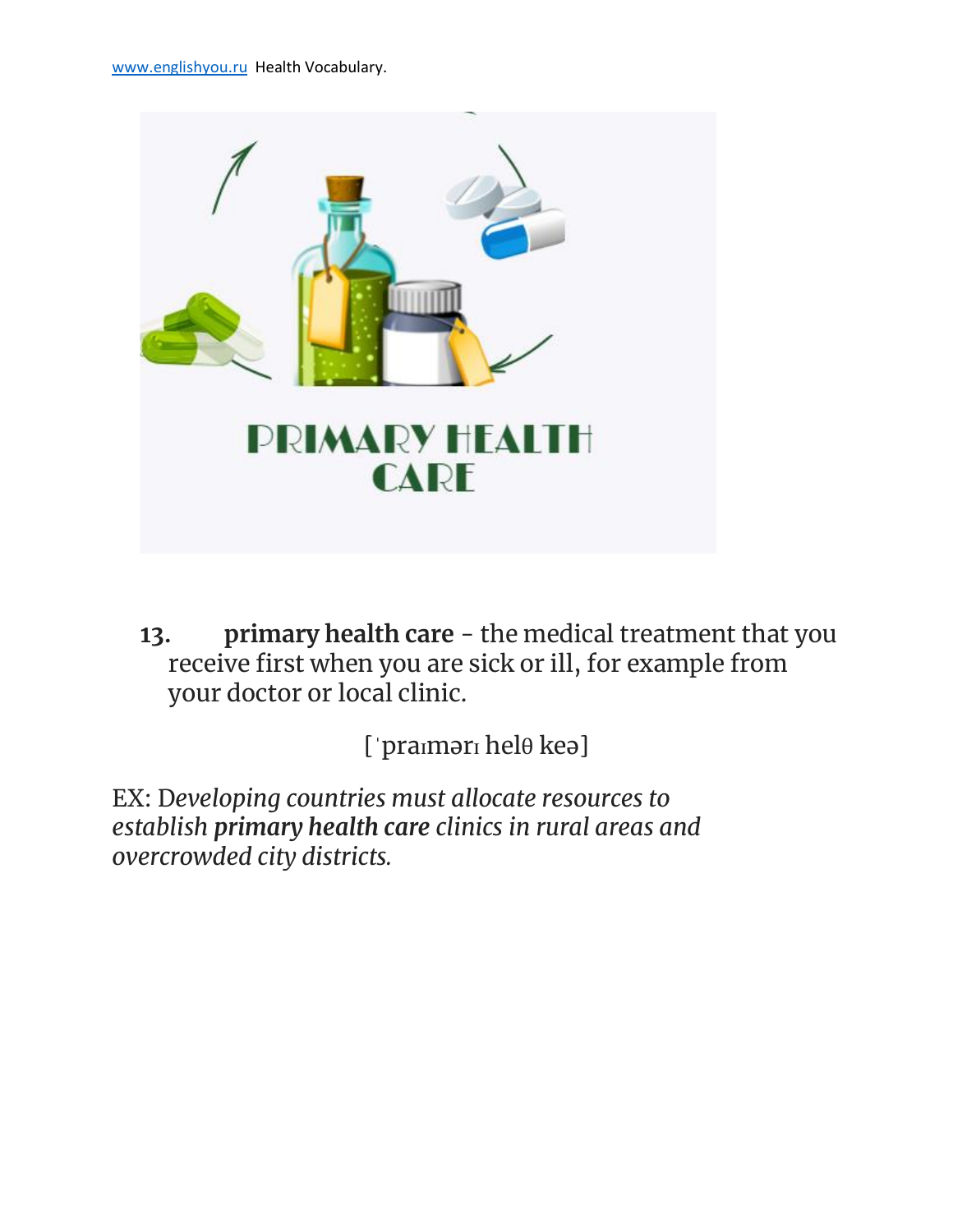

**14. to build up one's immune system/ immunity**-to increase the ability of your body to fight diseases.

[tuː bɪld ʌp wʌn'es ɪˈmjuːn ˈsɪstɪm/ ɪˈmjuːnɪtɪ]

*EX: A healthy lifestyle and a diet rich in vitamins is a sure way to build up one's immune system.*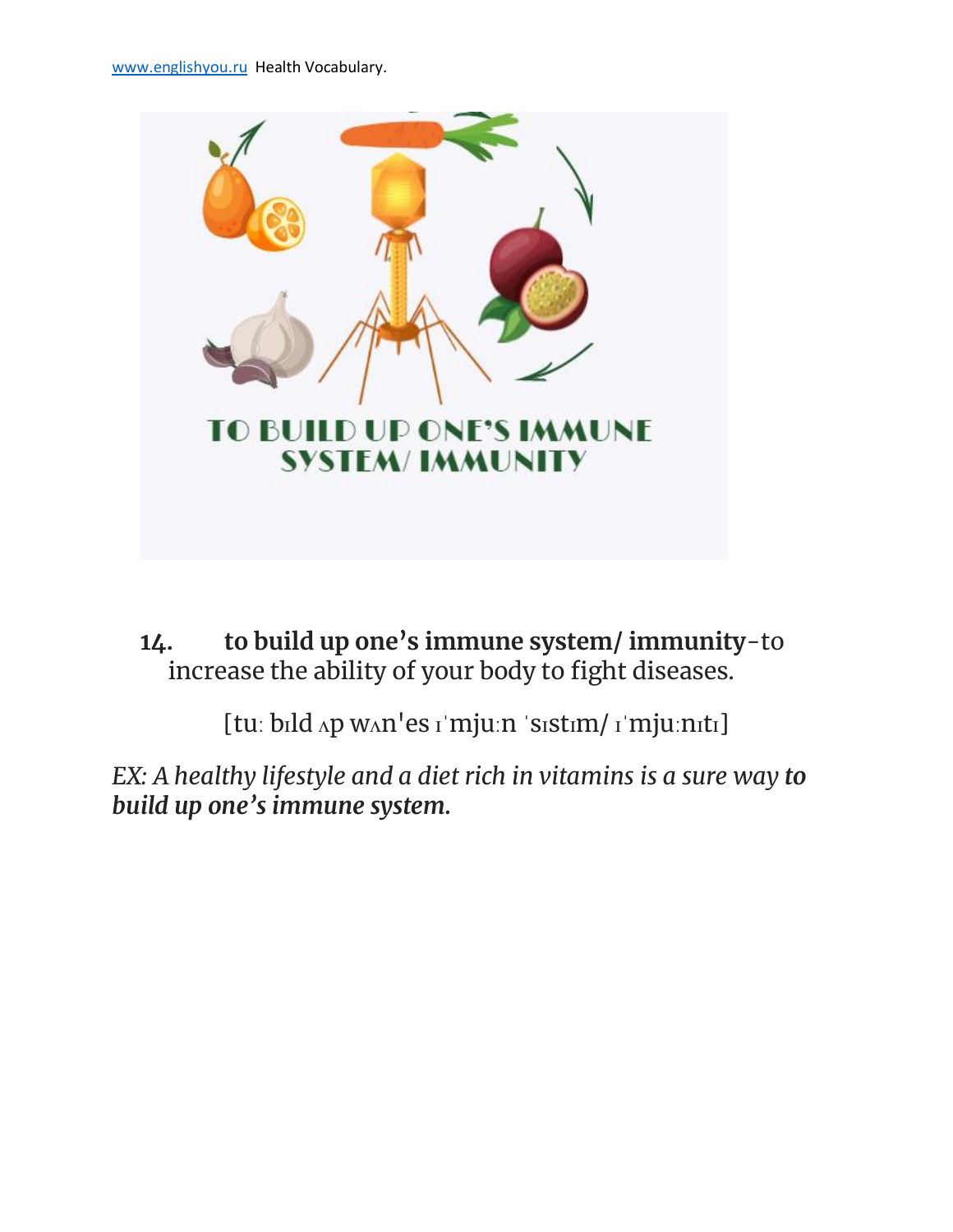

**15. mental health problems** - related to illnesses of one's mind.

[mentl helθ ˈprɒbləmz]

EX. *Overwork may sometimes result in mental health problems, such as anxiety and depression.*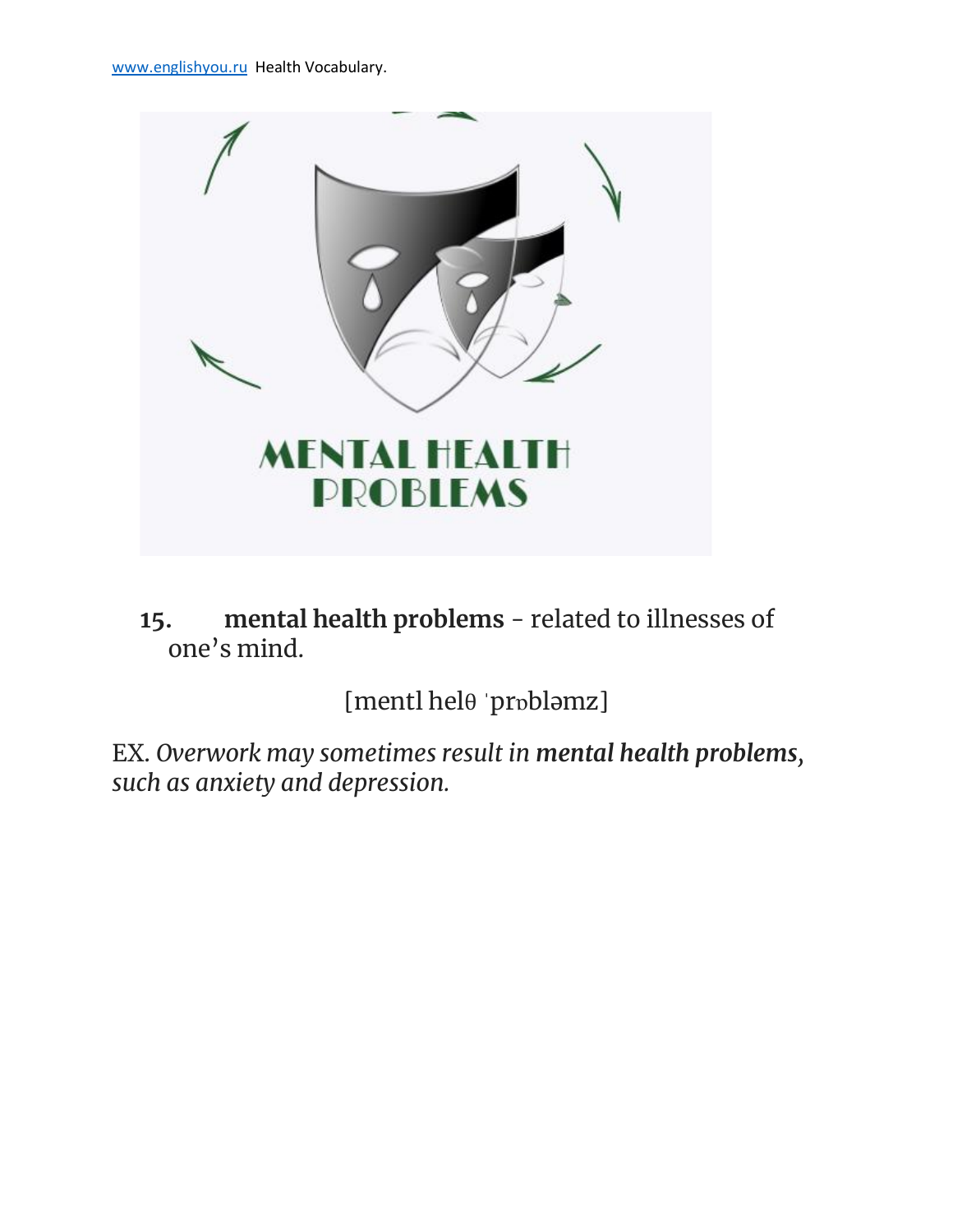

### **16. to offer emotional support** - to give counselling to a person who is suffering from a mental health problem.

[tuː ˈɒfə ɪˈməʊʃnəl səˈpɔːt]

EX: *Some schools in Europe now offer emotional support to pupils who are the victims of bullying.*

### **Health Idioms.**

#### **1. Alive And Kicking**

**Meaning:** In good health despite health problems.

**Example:** *I had coronary bypass surgery last winter, but I'm alive and kicking!*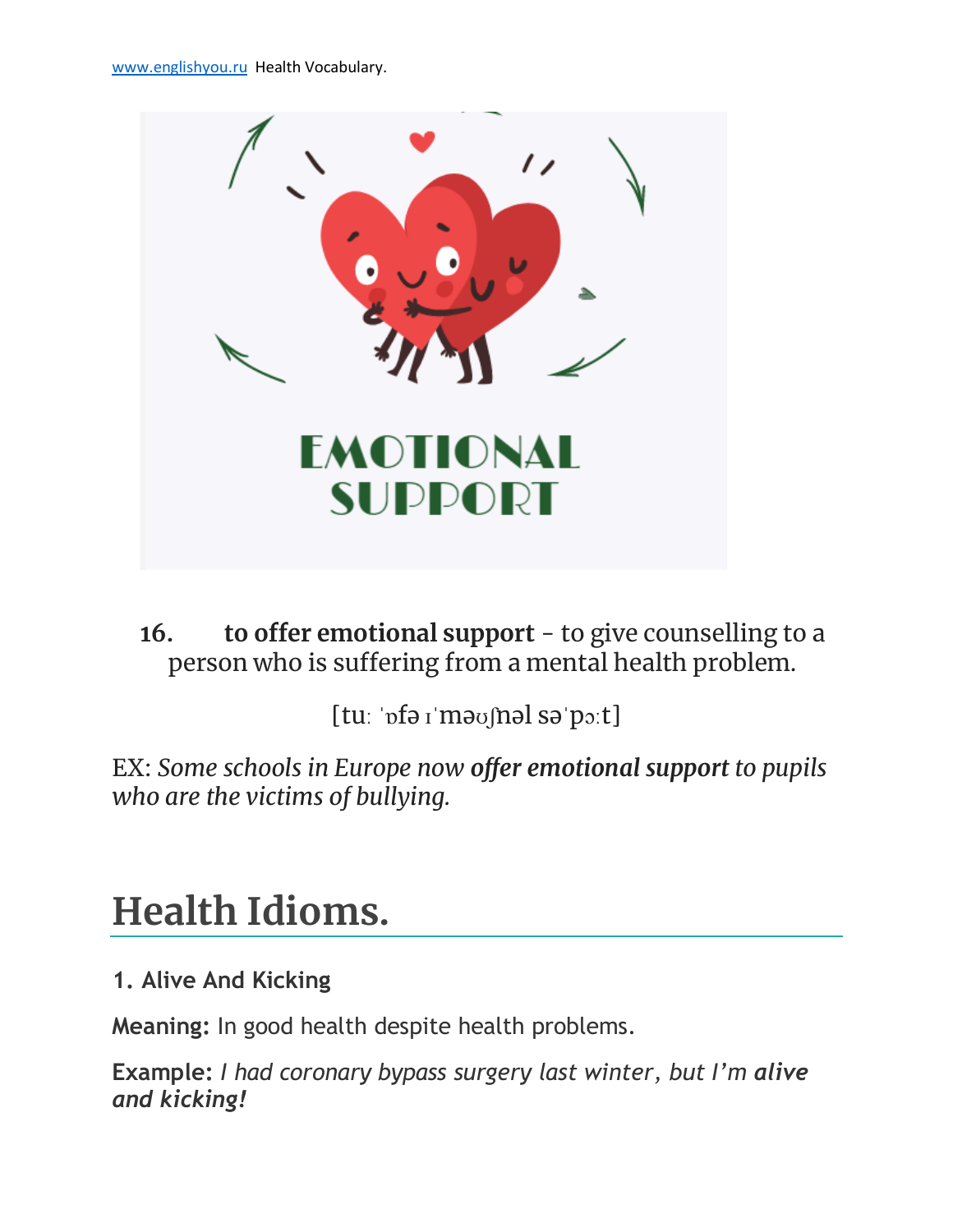#### **2. As fit as a fiddle**

**Meaning**: To be healthy and physically fit

**Example:** *My grandfather is ninety years old, but he is as fit as a fiddle.*

#### **3. As pale as a ghost**

**Meaning:** Extremely pale

**Example:** *My grandfather was as pale as a ghost when he entered the hospital*.

#### **4. As pale as death**

**Meaning:** Extremely pale

**Example**: *The woman in the hospital waiting room was as pale as death.*

#### 5. **Back on one's feet**

**Meaning:** Physically healthy again.

**Example:** *My mother is back on her feet after being sick for two weeks.*

#### **6. Be on the Mend**

**Meaning:** Be improving after an illness.

**Example:** *I was in the hospital for a week after I contracted malaria, but now I'm back home, and I'm on the mend.*

#### 7**. Bitter pill to swallow**

**Meaning:** An unpleasant fact that one must accept